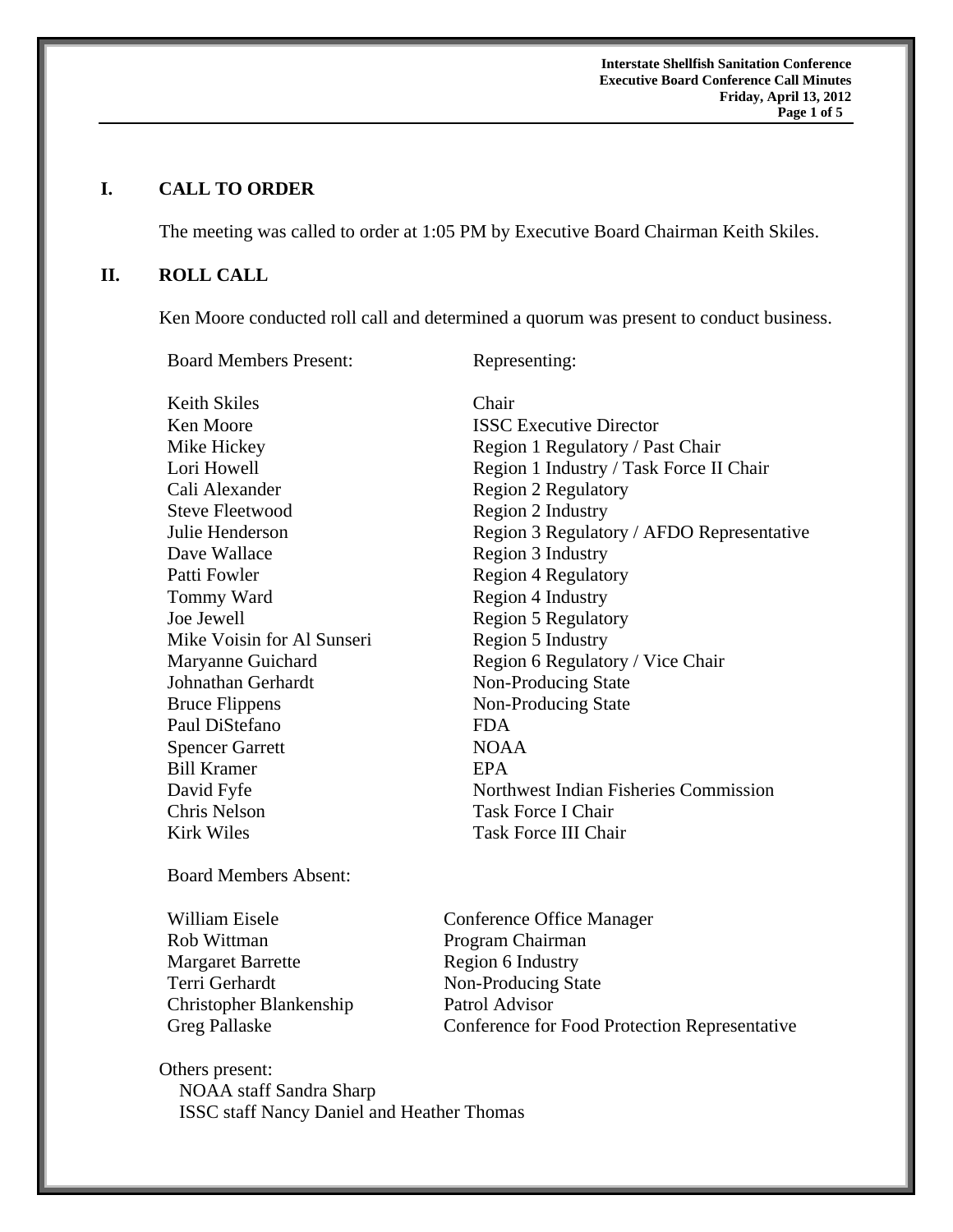### **III. Q & A ON DOCUMENTS**

 Ken Moore advised the Board that editorial corrections, as recommended by Bill Kramer, will be made to the following documents:

Guidance Document Chapter II implies three (3) choices: *Vv* Plan, OR *Vp* Plan, OR all other.

The State Shellfish Control Authority in conjunction with the FDA will determine whether the State will implement **a** *Vibrio vulnificus* Plan, **a** *Vibrio parahaemolyticus*  Plan, **or** the control option for all other harvested shellstock (see matrix below). In developing *Vv* and *Vp* Control Plans the State Shellfish Control Authority must conduct *Vv* and *Vp* risk evaluations. The specific requirements of these evaluations are detailed in Chapter II. @ .04 and Chapter II. @ .05.

Guidance Document Chapter VIII implies two (2) choices: *Vv* and *Vp*, OR all other.

This guidance document provides an explanation of those controls. For States implementing *Vv* **and** *Vp* Control Plans, harvesters must adhere to the time to temperature requirements of the individual State *Vibrio* Plans. For all other shellstock harvesting, harvesters must follow the matrix below.

The Model Ordinance implies one (1) choice *Vv* OR *Vp* OR other.

- A. Each shellfish producing State shall establish time to temperature requirements for the harvesting of all shellstock to ensure that harvesters shall comply with **one** of the following:
	- (1) The State *Vibrio vulnificus* Control Plan as outlined in Chapter II. @.04; or
	- (2) The State *Vibrio parahaemolyticus* Plan as outlined in Chapter II. @.05; or
	- (3) All other shellstock shall comply with the matrix below:

This could be made more consistent by using *Vv* **and/or** *Vp*, OR all other in all cases if that is what we mean.

#### **IV. ADOPTION OF MODEL ORDINANCE CHANGES**

A motion was made and seconded that the Board reconsider the entire Model Ordinance document previously approved at the March 7, 2012, Board meeting in Charlotte, North Carolina. The following items were discussed:

A. Add Definitions. Theses changes are necessary to support Time/Temperature Controls.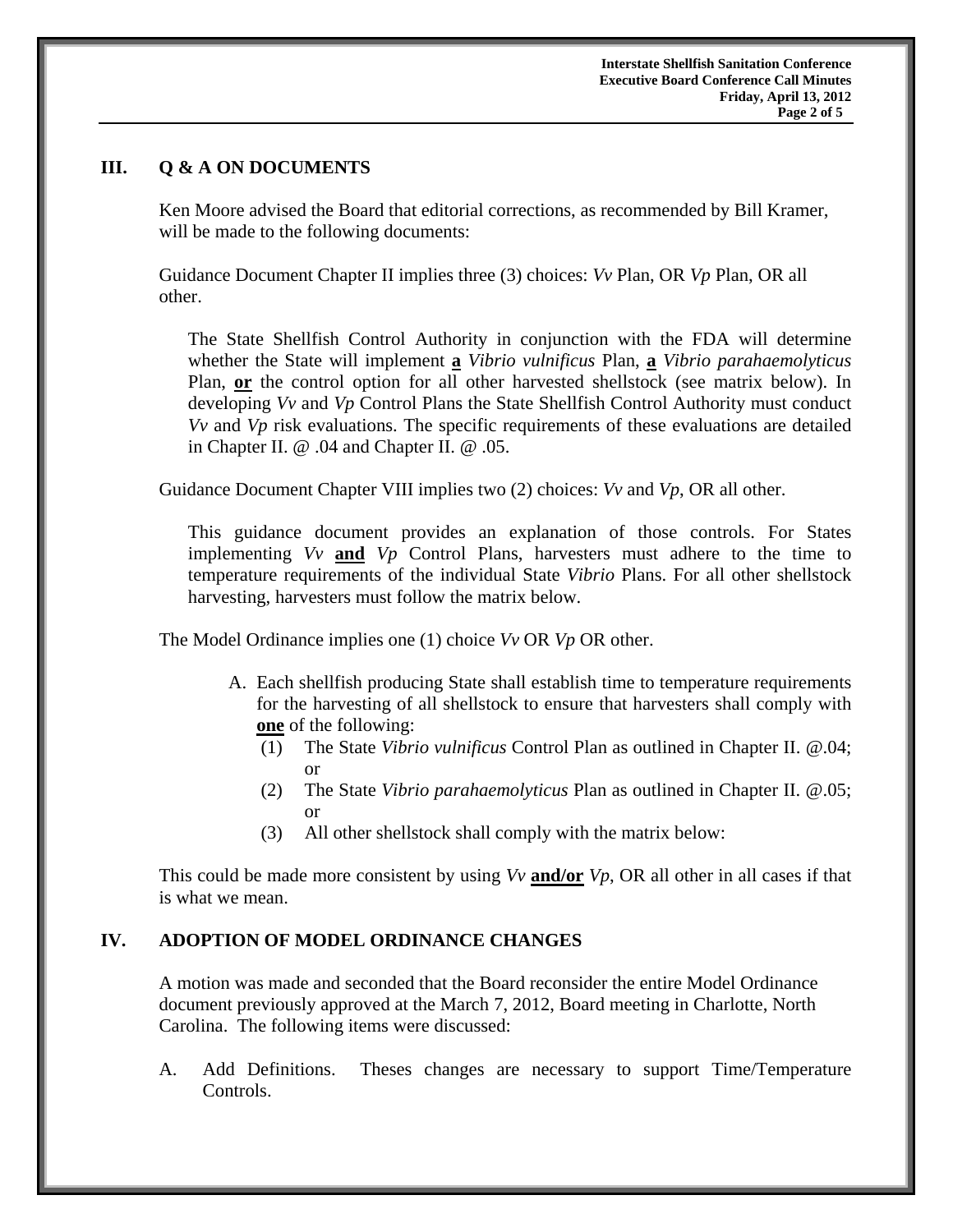- 1. Adequately Iced means the containers holding the shellfish have enough ice on the shellfish to provide cooling to achieve required internal temperatures.
- 2. Conveyance means any type of container used to transport shellfish. The controls of the National Shellfish Sanitation Program (NSSP) are intended to address the container in which the shellfish are being held during transport from landing to final consumer. For the purposes of meeting the NSSP time temperature requirements for conveyances, the containers in which the shellfish are being held must meet the required temperatures. Should shellfish be shipped in a small container within a cargo space the temperature requirement would apply only to the temperature within the container.
- 3. Landing means the point at which shellstock is put on land or a dock.
- 4. Lot of Shellstock means a single type of bulk shellstock or containers of shellstock of no more than one day's harvest from a single defined growing area gathered by one or more harvesters. A lot may also be used to segregate the harvest times and intended uses of shellstock for the purposes of complying with time to temperature requirements.
- 5. Processing means any activity associated with the handling of shellfish in preparation of distribution. This would include the activities of a shellstock shipper, shucker packer, repacker, reshipper, or depuration processor.
- 6. Trip Records means a form of written documentation that includes the date and time of each lot of shellfish harvested.

Ken advised that the Shipping and Receiving Committee can develop a definition for "Temperature Recording Device" which will be submitted to the Board for approval.

- B. Other Model Ordinance Changes.
	- 1. The highlighted portion of Chapter XI. .01 B. (3) should be moved to Chapter XI. .03 F. (11).
		- (3) All shellstock obtained from a licensed harvester shall be placed in a storage area maintained at 45°F (7.2°C) or less within two (2) hours of receipt. **[C]**

Rationale: The highlighted language would require a record. The present time/temperature HACCP record already addresses this requirement.

2. The highlighted portion of Chapter XIII. .01 B. (4) should be moved to Chapter XIII. .03 F. (6).

All other shellstock obtained from a licensed harvester shall be placed in a **storage area or** conveyance pre-chilled or **a storage area** maintained to 45°F  $(7.2^{\circ}$ C) or less within two (2) hours of receipt and cooled to an internal temperature of 50°F (10°C) within ten (10) hours of receipt. **[C]**

The new language would read as follows: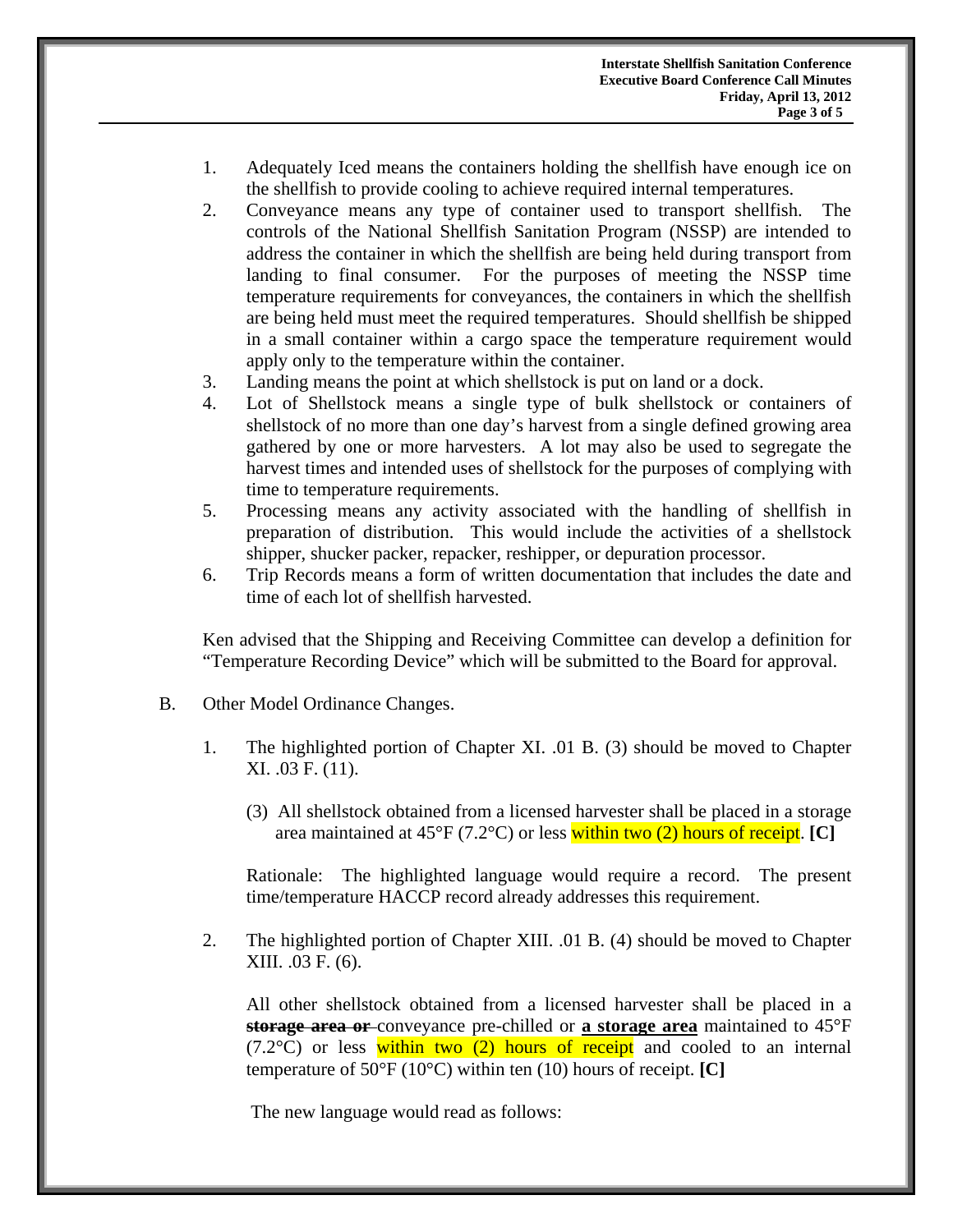Chapter XI. .03 F. (11) All shellstock obtained from a licensed harvester shall be refrigerated or processed within two (2) hours of receipt.

Chapter XIII. .03 F. (6) All shellstock obtained from a licensed harvester shall be refrigerated or processed within two (2) hours of receipt.

3. Modify Chapter VIII @.02 F. to read:

 Shellstock intended for Wet Storage, Depuration, Post Harvest Processing (PHP) or "For Shucking Only by a Certified Dealer" must either be shucked, introduced into PHP, Wet Storage, or Depuration within the times outlined in the matrix in Chapter VIII.  $\omega$  .02 A (3) or meet the applicable time to temperature controls of Chapter VIII. @ .02 A. (3). Shellstock harvested under a State *Vibrio* Plan intended for Wet Storage or Depuration, must be placed in Wet Storage, Depuration or refrigeration to comply with time to temperature controls outlined in the State Authority *Vv* or *Vp* Control Plan.

- 4. Modify Chapter XI .01 B. as follows:
	- (4) All shellstock **intended for shucking must be shucked or cooled** that is not shucked within ten (10) hours must be cooled to an internal temperature of 50°F (10°C) **within ten (10) hours**. **[C]**
- 5. Modify Chapter IX .05 to include the following sentence:

**All shipments of shellstock shall be accompanied with documentation indicating the time of shipment and that all shipping conveyances comply**  with the requirements of Chapter IX. .04. This documentation must include a notice of all shellstock harvested under the requirements of Chapter VIII. .01 A. (3) that has not been cooled to an internal temperature of  $50^{\circ}$ F (10 $^{\circ}$ C) and indicate the presence of a time/temperature recording device.

C. All reference in the Model Ordinance document will be changed from "continuous cooling" to "continuing cooling".

A motion was made and seconded to approve the Model Ordinance document as amended. The motion carried with a voice vote by Board.

## **V. ADOPTION OF GUIDANCE DOCUMENT**

Motions were made and seconded to adopt the Time/Temperature Controls Guidance Document (attached) as amended.

- A. All reference to "continuous cooling" will be changed to "continuing cooling".
- B. All reference to "State Shellfish Control Authority" will be changed to "Authority".
- C. Changes to Chapter VIII. Harvesters Time to Temperature Control.